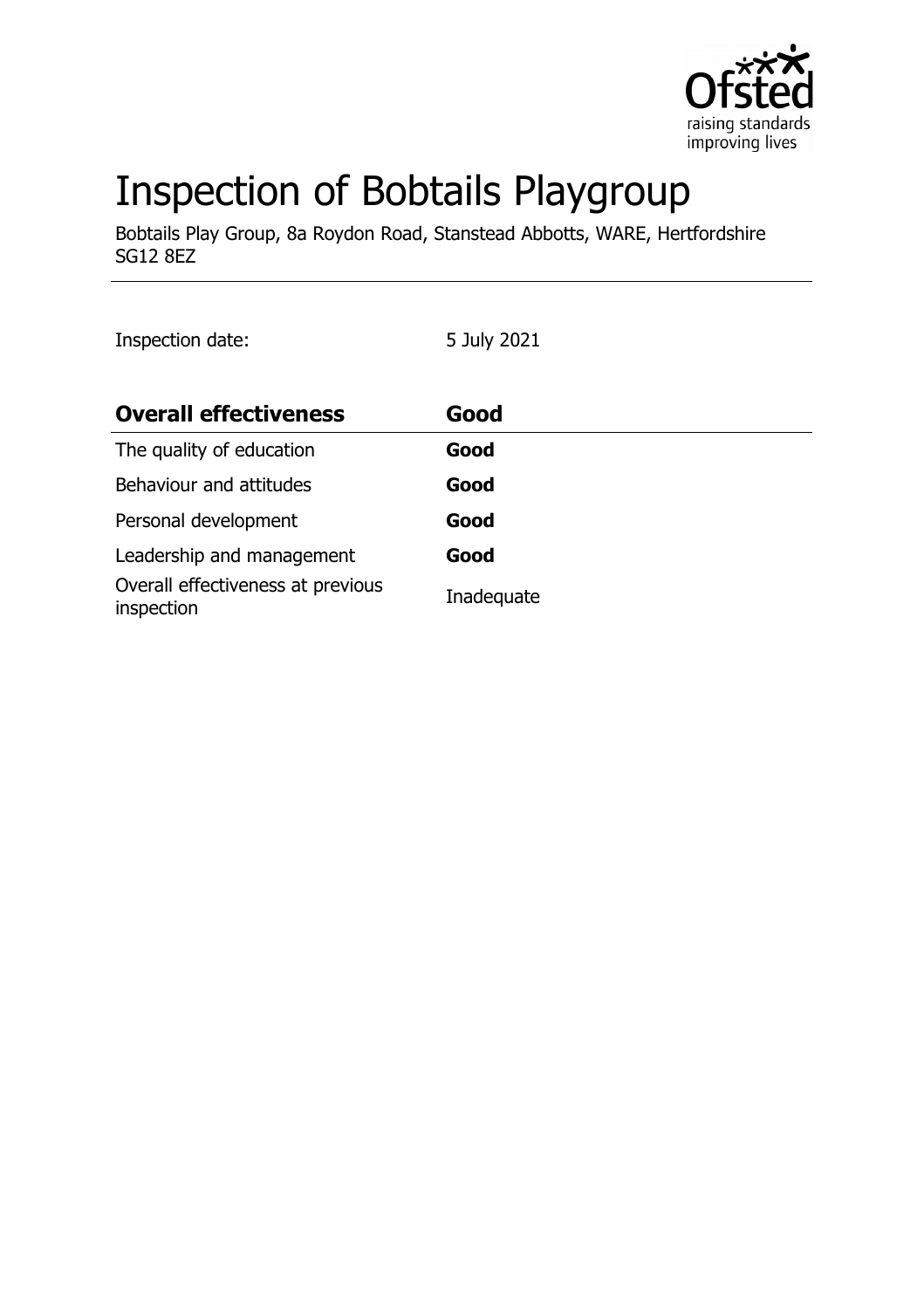

# **What is it like to attend this early years setting?**

#### **The provision is good**

Children settle quickly and find something to do as soon as they arrive. They are enthusiastic learners and enjoy coming in to see staff and their friends. Children show good problem-solving skills, for example fetching utensils from the play kitchen to transport water into a river for their toy cars. They love reading their favourite stories that staff present with an interesting selection of props to bring the book to life. Children listen to 'Dear Zoo' and act out the various animals, enthusiastically making the animal noises. They stretch up to be a giraffe and roar like a lion.

Children are often well focused and become deeply involved in some activities that spark their interests. For example, they examine spiders on a web that they find in the garden. They fetch magnifying glasses and carefully look for different features of the creatures. They compare them with toy insects they have buried in their sandpit and sing 'Incy Wincey Spider' as they investigate a spider web. Staff are adept at responding to children's interests and help them to try things for themselves. Children learn different features of materials as they explore melting and freezing. They tell adults that ice is 'solid' and water is 'liquid'.

## **What does the early years setting do well and what does it need to do better?**

- Managers have high expectations of staff and are committed to bringing about improvements to the playgroup. They have made significant changes since the last inspection and continue to identify clear priorities for development. Staff have access to a broad range of training that supports them to continue to develop their practice and raise the quality of provision.
- Staff are enthusiastic and know children's needs really well. They manage children's behaviour effectively and minor disputes are handled quickly. Children have space to explore the playgroup safely. They take managed risks, such as using scissors to cut ribbons of dinosaurs as they practise their hand skills. They are able to complete many self-care tasks, for example washing their hands and putting their own coats on. They enjoy exploring water play, tipping and pouring as they make mixtures from water, fruit juice and fresh fruit. Staff help them to learn new words. For example, they encourage children to share a different word for 'big', such as 'gigantic' and 'huge'.
- $\blacksquare$  Overall, the playgroup works successfully in partnership with other settings that children attend, and with other professionals involved in children's lives. Some aspects of children's learning are not thoroughly embedded between playgroup and other settings to ensure a consistent approach. For example, staff do not ensure they follow the same method as nursery towards children's literacy development.
- Generally children are well engaged and become deeply involved in play. Some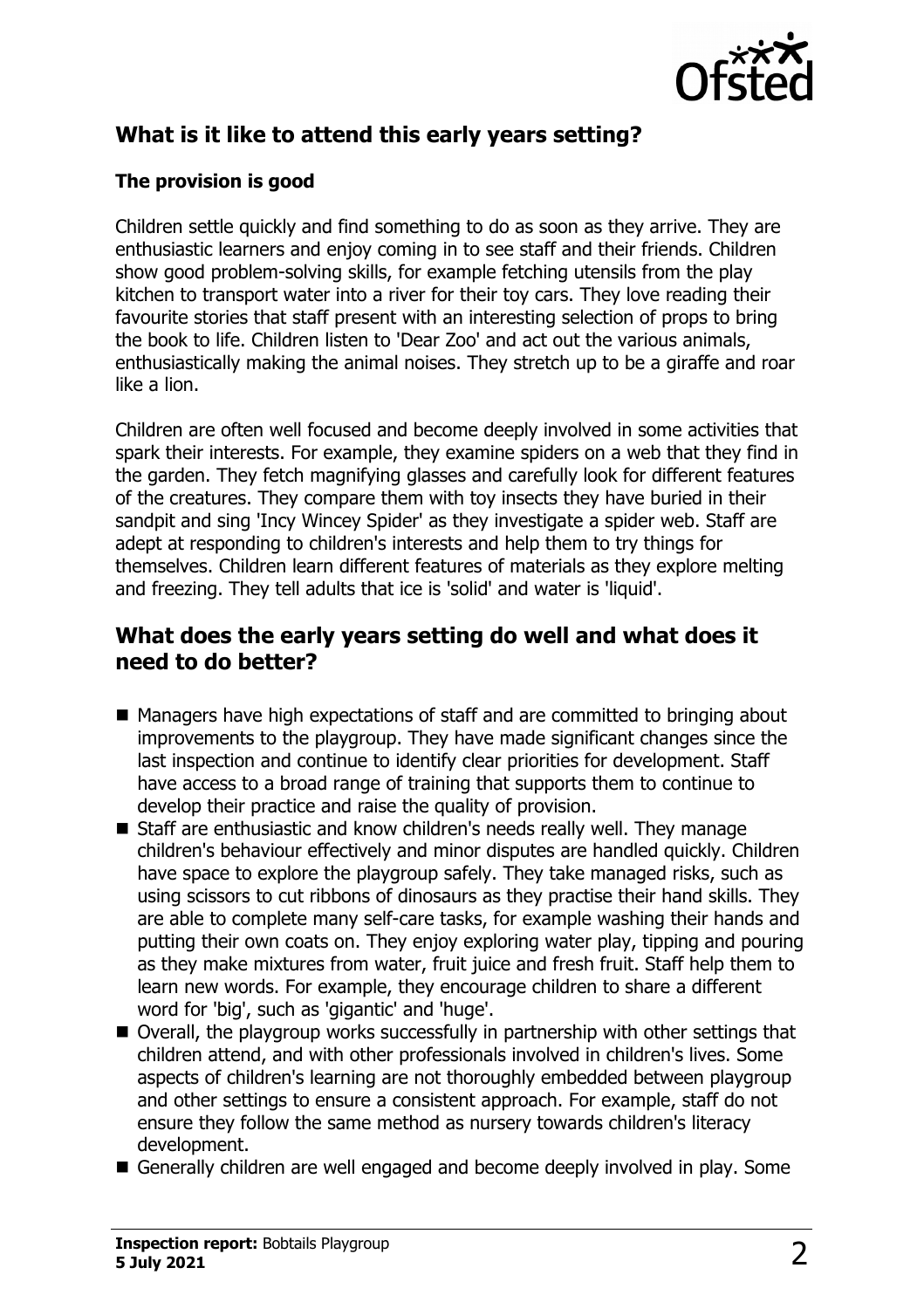

larger group activities are not as well planned for as other opportunities for learning. For example, sometimes there are not enough staff at a particular activity to deliver high-quality interactions with all the children who want to join in.

- $\blacksquare$  Parents are extremely pleased with the playgroup and praise the dedication that staff showed during the Covid-19 (coronavirus) pandemic. They enjoyed receiving resources, activity ideas and videos from staff, especially while isolating. This helped their children to settle back in quickly when playgroup reopened.
- Staff encourage all children's language development particularly effectively, including when children have a recognised speech delay. There are procedures in place to support children with special educational needs and/or disabilities. The playgroup uses any additional funding successfully for children to meet their specific needs. For example, children attend for longer to help them get ready for the move to school.
- The premises are safe and secure. Managers and staff risk assess thoroughly to ensure that areas used by children are safe and suitable for their needs. Procedures, such as those to ensure the suitability of visitors to the playgroup, are robust.

# **Safeguarding**

The arrangements for safeguarding are effective.

Staff all know how to follow the clear procedures that are in line with local processes and attend regular training to keep their knowledge up to date. They are familiar with signs of concern, including broader safeguarding issues, such as radicalisation. Persons with designated responsibility for safeguarding understand and follow procedures to recognise and refer concerns without delay. They are vigilant about children's safety and well-being. They work closely with any other relevant agencies.

# **What does the setting need to do to improve?**

#### **To further improve the quality of the early years provision, the provider should:**

- $\blacksquare$  continue to develop partnerships with other settings that children attend to promote a consistent approach to all areas of children's learning, particularly in relation to their literacy development
- $\blacksquare$  manage the planning of large group activities to enable staff to meet the learning needs of any children who wish to join in more successfully.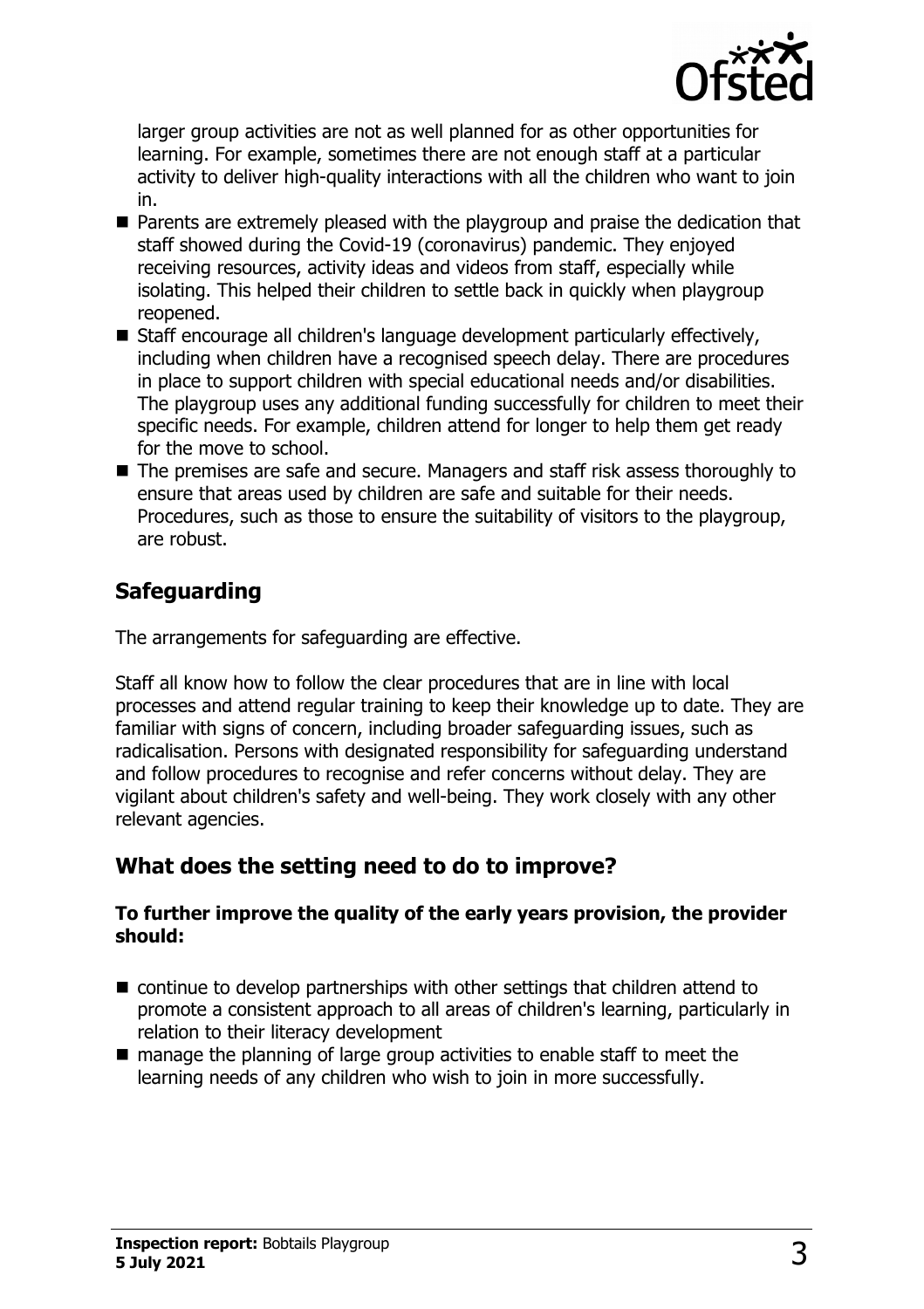

| <b>Setting details</b>                         |                                                        |
|------------------------------------------------|--------------------------------------------------------|
| Unique reference number                        | EY418533                                               |
| <b>Local authority</b>                         | Hertfordshire                                          |
| <b>Inspection number</b>                       | 10149808                                               |
| <b>Type of provision</b>                       | Childcare on non-domestic premises                     |
| <b>Registers</b>                               | Early Years Register, Compulsory Childcare<br>Register |
| Day care type                                  | Sessional day care                                     |
| Age range of children at time of<br>inspection | 2 to $4$                                               |
| <b>Total number of places</b>                  | 30                                                     |
| Number of children on roll                     | 39                                                     |
| Name of registered person                      | <b>Bobtails Playgroup Committee</b>                    |
| Registered person unique<br>reference number   | RP530221                                               |
| <b>Telephone number</b>                        | 01920871273                                            |
| Date of previous inspection                    | 6 March 2020                                           |

## **Information about this early years setting**

Bobtails Playgroup registered in 2010. The playgroup employs seven members of childcare staff. All of these hold appropriate early years qualifications at level 2 or above. The playgroup opens from Monday to Friday during the school term times. Sessions are from 9am until midday on Tuesday and Thursday, and from 9am until 3.30pm on Monday, Wednesday and Friday. The playgroup provides funded early education for two-, three- and four-year-old children.

## **Information about this inspection**

**Inspector** Naomi Brown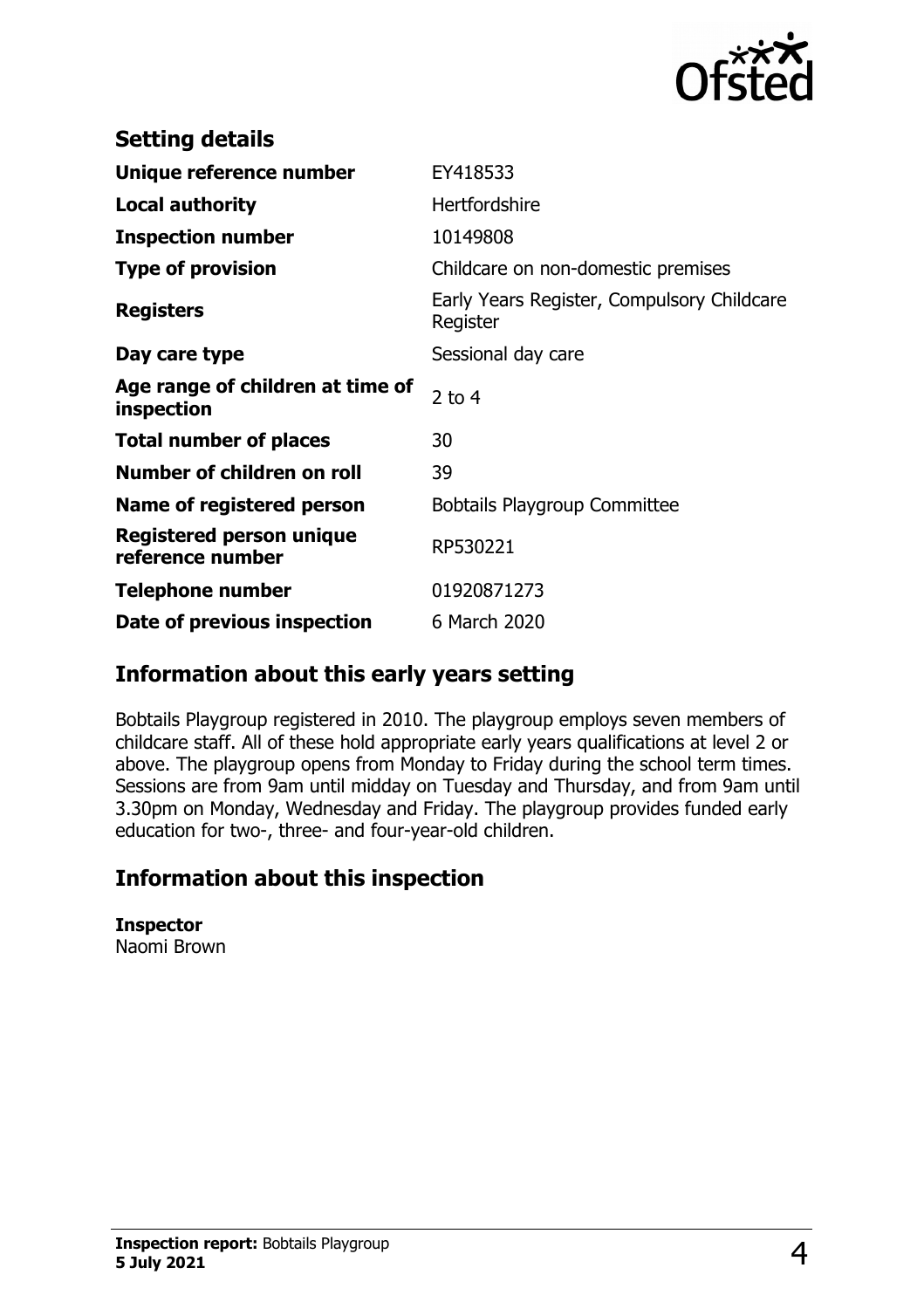

#### **Inspection activities**

- $\blacksquare$  This was the first routine inspection the provider received since the COVID-19 pandemic began. The inspector discussed the impact of the pandemic with the provider and has taken that into account in their evaluation of the provider.
- $\blacksquare$  The inspector viewed all areas of the provision and discussed the safety and suitability of the premises.
- The deputy manager, manager and inspector completed a learning walk together of all areas of the nursery and discussed the early years curriculum.
- $\blacksquare$  Children spoke to the inspector during the inspection and shared their views about the pre-school.
- $\blacksquare$  The manager, deputy manager and the inspector carried out a joint observation together.
- $\blacksquare$  The inspector observed the quality of education being provided, indoors and outdoors, and assessed the impact that this was having on children's learning.
- $\blacksquare$  The inspector spoke to several parents during the inspection and took account of their views.
- $\blacksquare$  The inspector looked at relevant documentation and evidence of the suitability of staff working in the pre-school, and the pre-school committee.

We carried out this inspection under sections 49 and 50 of the Childcare Act 2006 on the quality and standards of provision that is registered on the Early Years Register. The registered person must ensure that this provision complies with the statutory framework for children's learning, development and care, known as the early years foundation stage.

If you are not happy with the inspection or the report, you can [complain to Ofsted.](http://www.gov.uk/complain-ofsted-report)